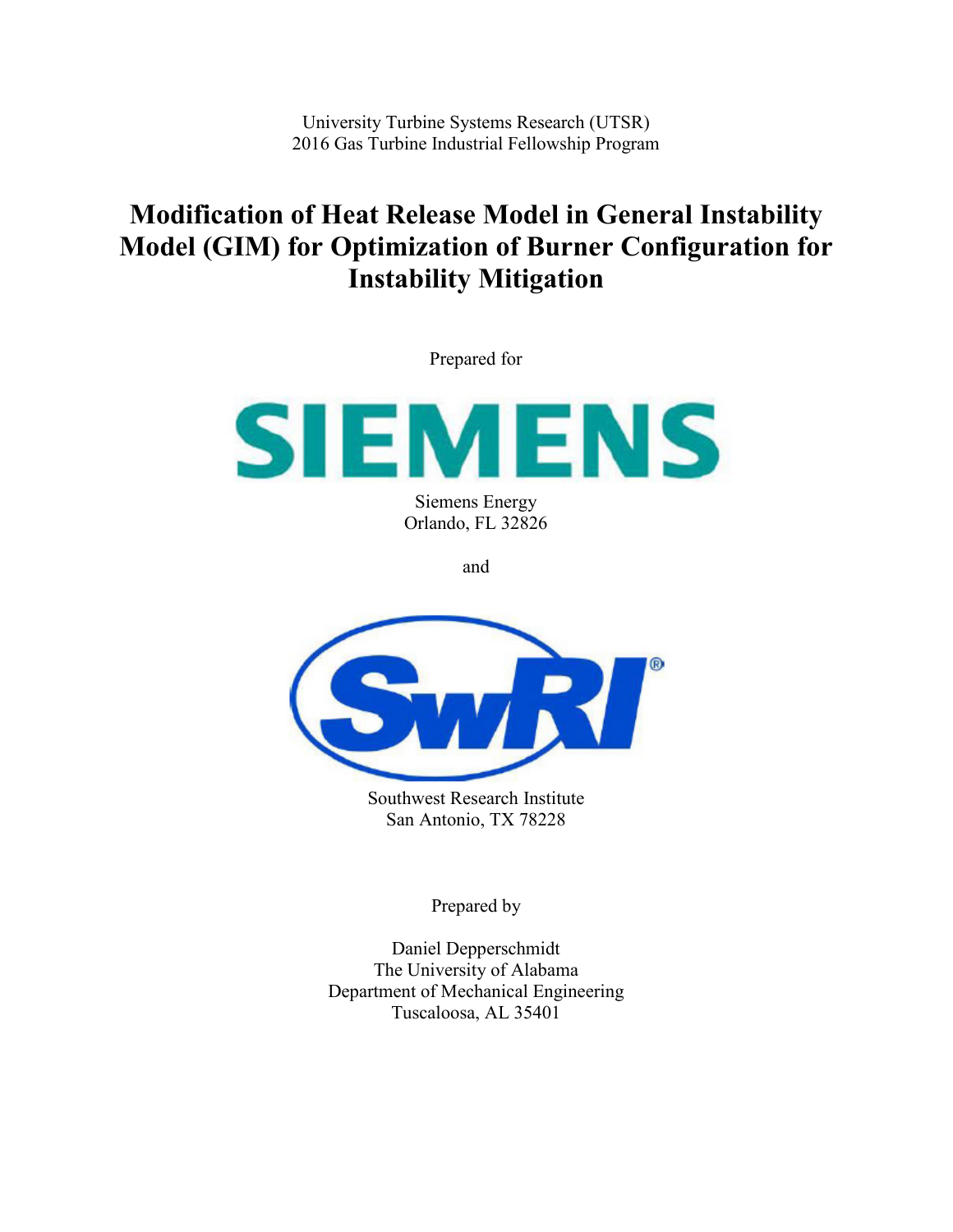### **Abstract**

Siemens has been actively co-developing a tool known as the generalized instability model (GIM) to provide low order analytical models to investigate the relationships between combustion processes and transverse acoustic modes within the combustion chamber. This tool is to be used to analyze the heat release/pressure mode relationship prior to conducting experimentation.

GIM is to be used as a computationally inexpensive analysis technique to conduct such a study. However, until now the GIM tool was unable to generate unique heat release profiles due to the inability modify the combustor configuration on a per element basis.

The goal of this study is to extend the ability of GIM to model unique burner configurations and to then correlate relationships between combustor geometry and instability growth rate by allowing the user to specify the position, fuel staging and flame front of each individual burner element.

### **Introduction/Background**

It is widely accepted that lean premixed combustion implemented in stationary gas turbines is an efficient means of energy production, capable of achieving high power output while minimizing the production of harmful emissions. However, a significant drawback to the lean premixed combustion process is the inherent susceptibility to the development and propagation of thermoacoustic instabilities. These instabilities result in strong pressure oscillations which can potentially cause permanent damage to gas turbine engine components. It is therefore paramount to develop strategies to mitigate the development of these instabilities.

There are multiple approaches to reduce the propagation of instabilities or the subsequent pressure oscillations that accompany their development. These approaches can be subcategorized into active and passive mitigation techniques. Active mitigation can be adapted to many different operational and geometric conditions and entails altering the operating conditions to conduct combustion less susceptible to the development of instabilities [1]. Passive mitigation often utilizes a geometric alteration of the combustor or its components to prevent instabilities or to dampen the pressure oscillations which are generated [2]. Figure 1 illustrates the advantages of an active mitigation technique.

From this sketch, it can be seen that the growth of instability follows a logarithmic curve which tends to plateau at elevated net acoustical energy outputs, while the losses of the same instability follow a linear curve. The circle symbol represents the cyclical saturation point, or limit cycle amplitude. From this condition, the pressure oscillations must be reduced. If an active mitigation technique is chosen in which the driving of the instabilities is reduced (represented by arrow A), the limit cycle amplitude limit will be reached at the square symbol. If a passive mitigation technique is employed which reduces the amount of net acoustic energy added to the system (represented by arrow B), the cyclic amplitude limit is reached at the triangle symbol.

One proposed method of limiting the excitation of instabilities is to configure the elements of the combustor in an asymmetric pattern to limit the energy which is generated within the regions of the domain at the antinodes of a transverse mode. In order to investigate the efficacy of such a technique using a low order modeling tool such as GIM, the heat release model must be modified to permit the user to specify the exact position and alter the relative fuel staging of each individual heating element. This report describes the manner in which the mean heat release model of GIM was modified to allow for such an investigation, and the results of the subsequent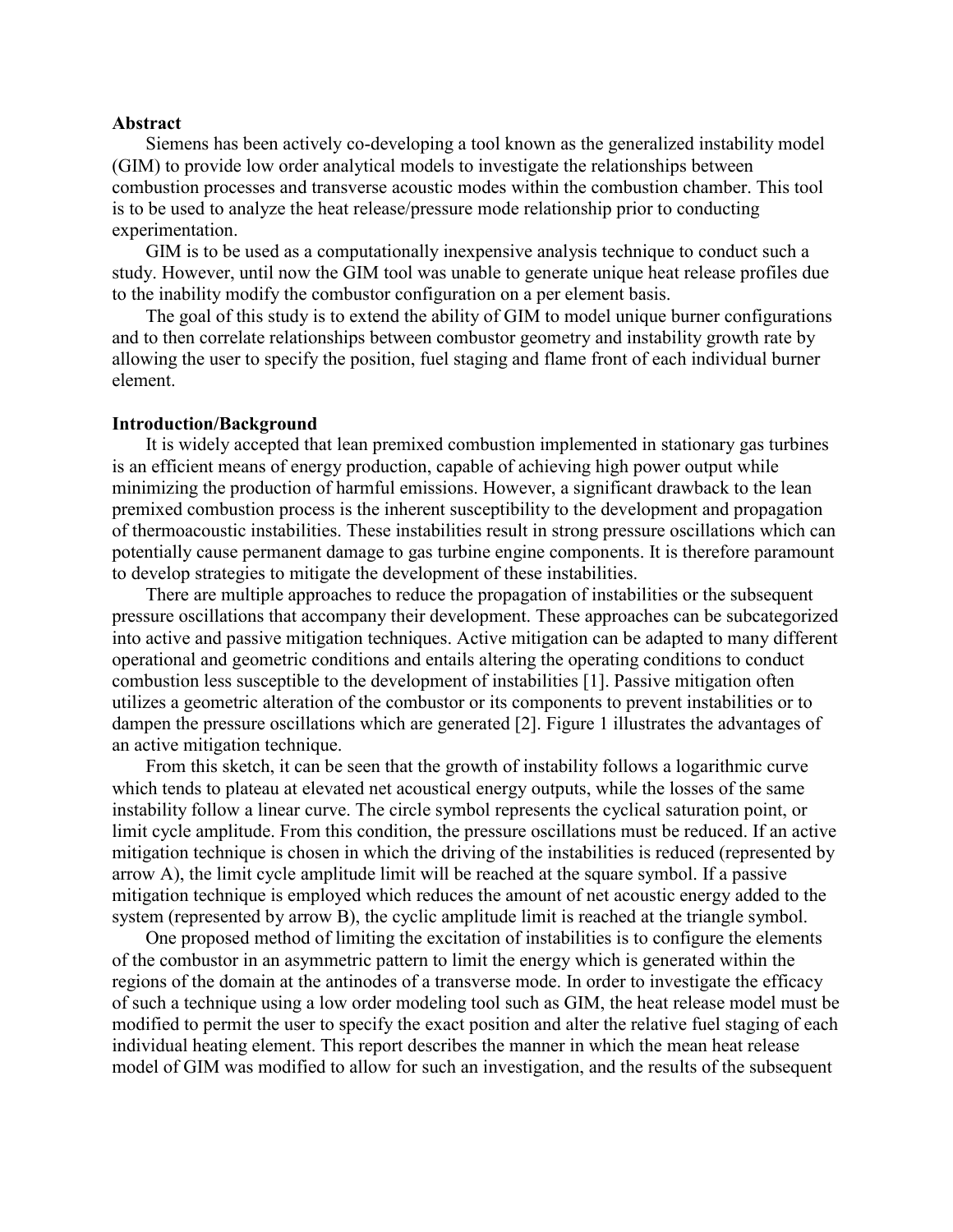study to inspect the trends that may develop regarding the relationship between the geometry of a heat release profile and the growth rate of HFD.



**Net Acoustic Energy** 

**Figure 1. Driving/damping comparison.**

## **GIM Governing Equations**

This section will detail some of the governing equations used in GIM to characterize pressure and velocity fluctuations will now be detailed and follows the method described by Pent et al [3]. GIM solves an unsteady, inhomogeneous wave equation for the acoustic pressure perturbation, *p'*, of the gas phase inside a combustion chamber as

$$
\nabla^2 p' - \frac{1}{c^2} \frac{\partial^2 p'}{\partial t^2} = h \tag{1}
$$

with wall boundary conditions

$$
\hat{n} \cdot \nabla p' = -f \tag{2}
$$

where

*c* is the sonic velocity,

 $\hat{n}$  is the unit normal vector,

and *h* and *f* are inhomogeneous terms used to include other effects including unsteady combustion processes, damping mechanisms, mean flow variations, and nonlinear effects such as higher order acoustics, mean flow, and acoustic interactions.

The perturbation variables are then split into temporal and spatial modes via a modified Galerkin method as a solution to equation 1, based off the developments by Culik et al. [4]. The pressure and velocity perturbation variables are defined as follows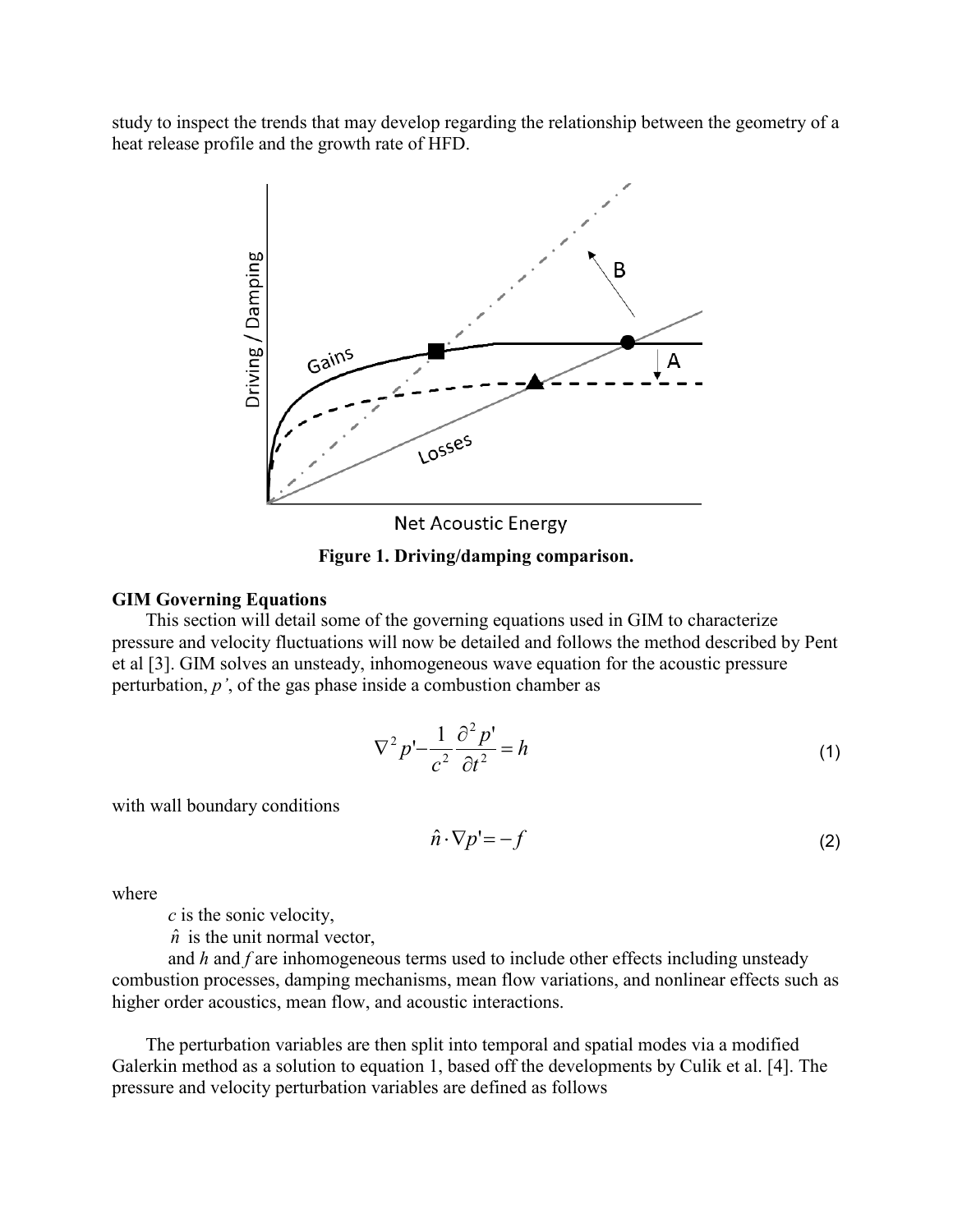$$
p'(x,r,\theta,t) = \overline{p} \sum_{n=1}^{N} \psi_n(x) \psi_n(r,\theta) \eta_n(t)
$$
\n(3)

$$
u'(x,r,\theta,t) = \sum_{n=1}^{N} \frac{1}{\gamma k_n^2} \nabla \psi_n(x) \nabla \psi_n(r,\theta) \dot{\eta}_n(t)
$$
\n(4)

where the velocity perturbation equation is derived from the continuity equation.

Here it can be seen that the Galerkin method effectively decouples the wave equation into two ordinary differential equations. This is done by applying trial functions  $\psi_n$  which is only dependent upon the spatial coordinate, and  $\eta_n$ , which is dependent only upon time.  $\psi_n$  is then further reduced to two functions with  $\psi_n(x)$  and  $\psi_n(r, \Theta)$ . Breaking this trial function into these components results in a quasi-3D formulation and enables fast solutions to 3D models with small penalties in accuracy when applied on simple models.

The trial functions are then set to be equal to the eigenmodes of the system which allows for the total solution to be described as the sum over all modes, shown as

$$
\nabla^2 \psi_n + k_n^2 \psi_n = 0 \tag{5}
$$

Using this relationship, a set of second order inhomogeneous differential equations are established which relates the temporal trial functions and wave number to a forcing term which represents the inhomogeneous portion of the wave equation as

$$
\ddot{\eta}_n + \omega_n^2 \eta_n = F_n \tag{6}
$$

This portion also includes terms characterizing the boundary conditions of the system and the forcing due to unsteadiness of the combustion process. When deriving the governing equations for GIM, it is assumed that the acoustic fluctuations are linear, which is a valid assumption when the acoustic pressures are relatively small compared to the mean pressure. For more detailed derivations of the equations used by GIM, refer to Portillo, et al 2007 [5].

For the purposes of this study, the only variance from previous GIM models resides in the distribution of the mean heat release profile. The function generates a 2D domain to represent the distribution of energy released during the combustion process as heat. This distribution is normalized such that the integral of entire domain is equal to 1. Thus, the energy contributed to the growth or decay of the instability is independent of the quantity of elements in the burner configuration. The heat release profile is then integrated in the z-direction, resulting in a quasi-3D mean heat release model. This mean heat release value is then used to calculate the unsteady heat release, which is integrated across the volume when calculating the source term for the forcing function used in growth rate evaluation. The fluctuations of heat release relative to the mean heat release are based off of NASA's SP194 document on Liquid Propellant Rocket Combustion Instability [6] and are defined as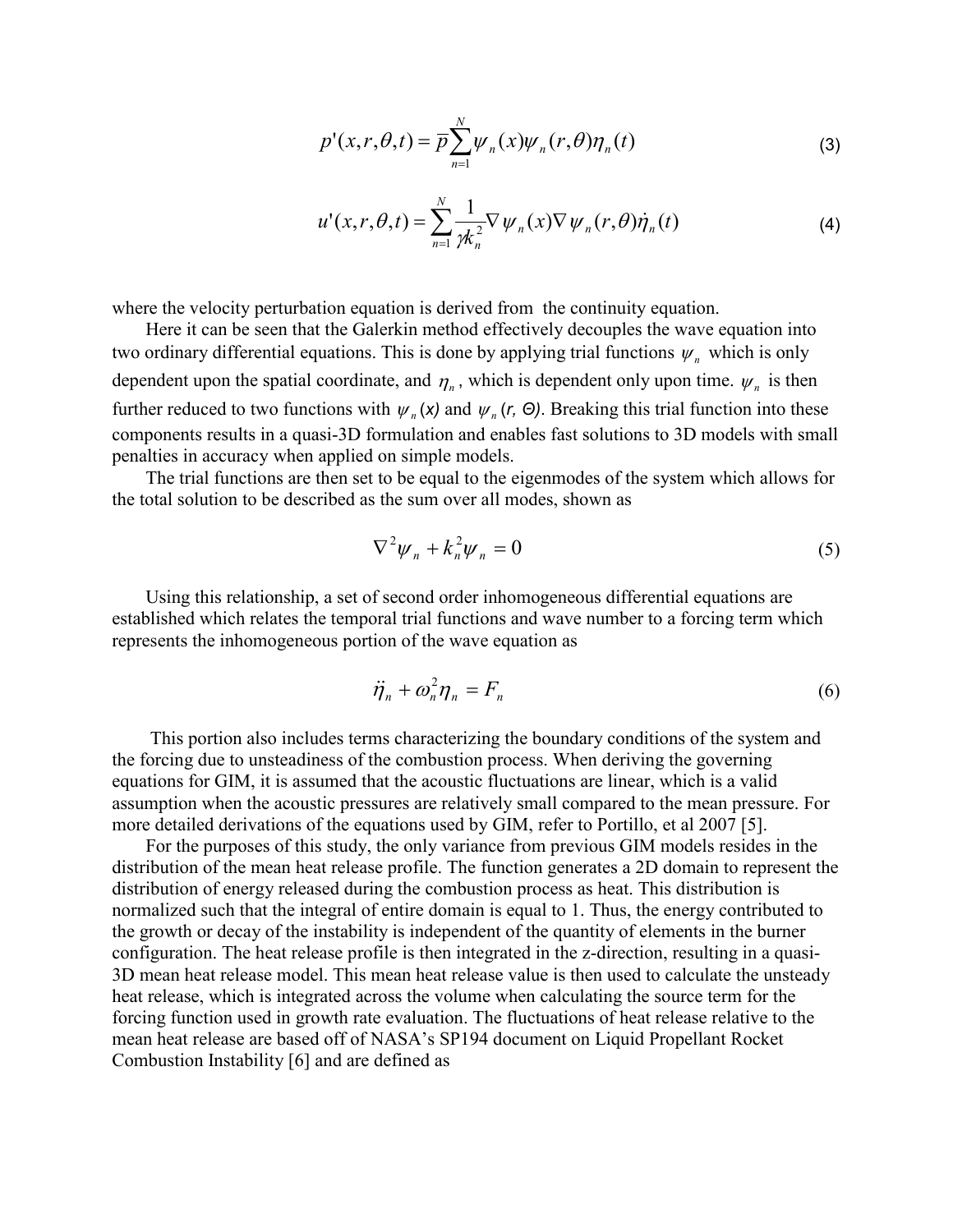$$
\frac{q'}{\overline{Q}}(r,\theta,z,t) = \frac{n}{\overline{p}} \delta_{r,\theta} \delta_z p'(r,\theta) p'(z_o,t-\tau)
$$
\n(7)

The unsteady heat release rate is then defined as

$$
\frac{\partial q'}{\partial t} = n \overline{Q} \psi \dot{\eta}
$$
 (8)

which contributes to the previously described forcing function when evaluating the growth rate as

$$
F_n = \frac{1}{E_n^2} \int_V \frac{R}{\overline{p}c_v} \psi_n \frac{\partial q^i}{\partial t} dV
$$
\n(9)

It can therefore be seen that modifying the distribution of heat release while not altering the aggregate value of  $\overline{Q}$  is paramount when conducting a study intended to inspect the effects of burner configuration on growth rate.

The GIM heat release model was then modified to allow for the location, heat release area and distribution, and relative heat release density to be specified on a per element basis. This allowed for multiple configurations of burner assemblies to be analyzed to inspect the effect of geometric alterations on the growth rate of transverse mode shapes.

#### **Scope of Study**

The new model was then applied to a study to inspect the effect of asymmetrically staged elements on the growth rate of transverse modes. This section will describe the scope of the study.

It should be noted that when the term "fuel staging" is used in this study, it is referring to a relative fuel staging, described as

$$
Full Staging relative = \frac{\frac{\dot{m}_{B_{fuel}}}{\dot{m}_{A_{fuel}}}}{N_{A_{jets}}}
$$

For this study, the growth rate of a 1T transverse mode for three different configurations of staging for a generic burner were evaluated. The 1T transverse mode had a fixed orientation such that the pressure antinodes resided at  $0^{\circ}$  and  $180^{\circ}$ , or the left-most and right-most edges, as shown as Figure 2 [7].

The first configuration which was analyzed consisted of eight equally spaced elements. Figure 3 portrays the heat release profile of this first configuration. The next configuration to be tested, referred to as Configuration A, consisted of the same geometric alignment of the burners but with the two right-most and two left-most elements with a Fuel Staging  $_{relative} = 2$ . The top-most and bottom-most elements remained with a Fuel Staging  $_{relative} = 1$ . The last configuration analyzed, referred to as Configuration B, once again was comprised of the same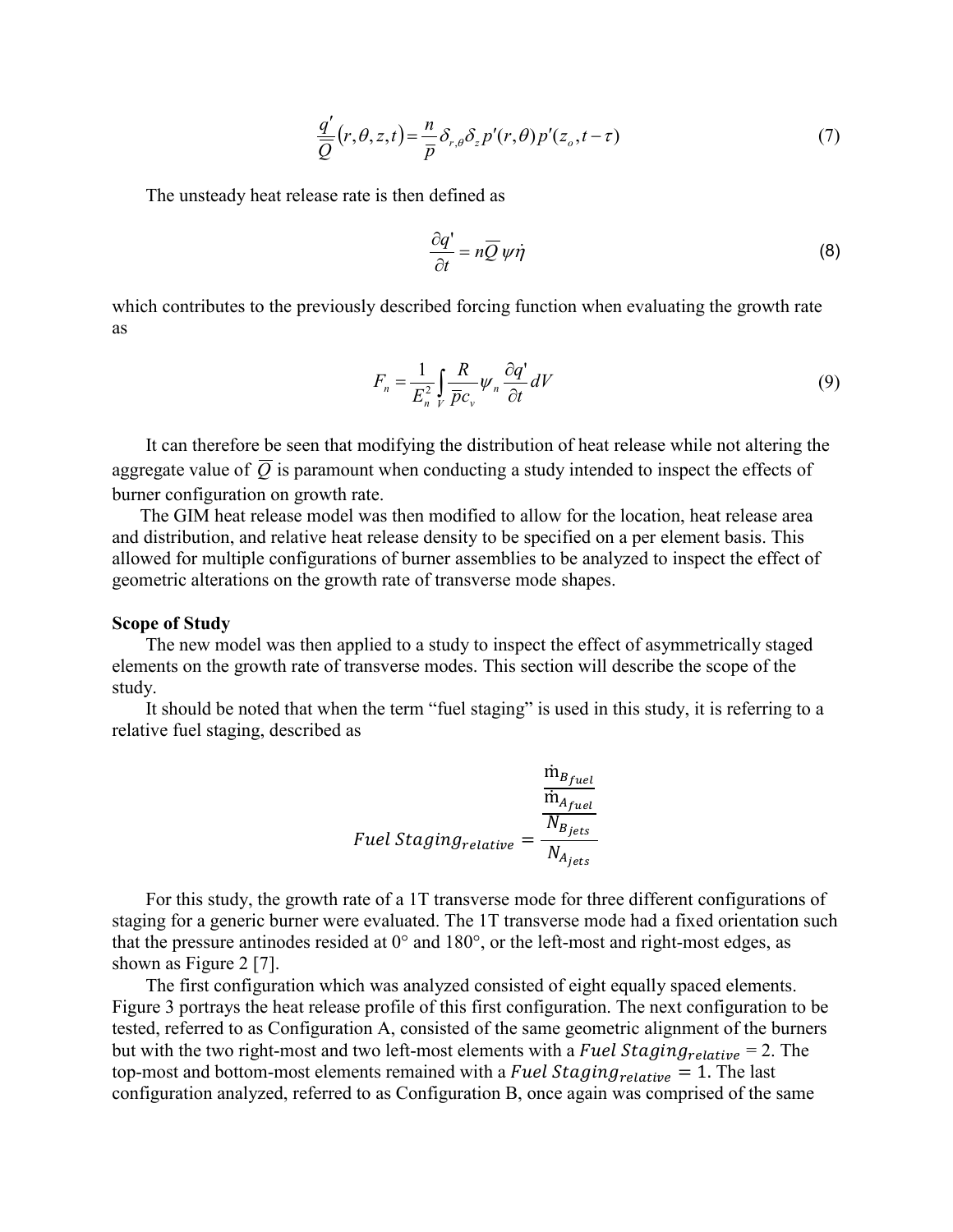geometric alignment of the elements. However, for this condition the top-most and bottom-most elements were assigned a Fuel Staging<sub>relative</sub> = 2, while the two right-most and left-most elements had a Fuel Staging<sub>relative</sub> = 1.



**Figure 2. 1T mode shape example [7].**

This heat release profile was then coupled with a 1T transverse mode and the corresponding growth rate was calculated. The resulting normalized Rayleigh index plots from these heat release profiles and 1T transverse mode shape are shown as Fig. 4. From the Rayleigh index plot, it can be seen that the burners residing in the location of the antinodes of the 1T mode shape are the largest contributors to the growth of the instabilities. This is represented by the dark red regions on the plot. Here it can be seen qualitatively that when the fuel staging was altered such that the densest regions of heat release were aligned with the antinodes of the transverse mode in Configuration A that the contributions of burners residing along the nodal line are minimal. Conversely, when the heat release was greatest at the elements which were aligned along the nodal line in Configuration B, those elements are qualitatively shown to have a higher contribution to the growth rate of the instability than the other test cases. However, because these Rayleigh index plots are normalized, Configuration B represents a more distributed growth profile and not a higher aggregate growth rate.

The growth rates of the 1T transverse modes coupled with the corresponding heat release profiles discussed is presented as Table 1. Here it can be seen that the Uniform Configuration had a 1T growth rate of 4.87, Configuration A had the highest calculated growth rate of 6.02, and Configuration B had the lowest calculated growth rate of 3.73. Therefore, it can be deduced that when the highest density of heat release along the 2D profile align with the antinodes of the transverse modes that the growth rate of the subsequent instability will be maximized. Likewise, the growth rate is minimized with the densest regions of heat release are located along the nodal line of the transverse modes.

| 1T Growth Rates       |      |
|-----------------------|------|
| Uniform Configuration | 4.8  |
| Configuration A       | 6.02 |
| Configuration B       | 3.73 |

**Table 1. Calculated growth rates of varied configurations.**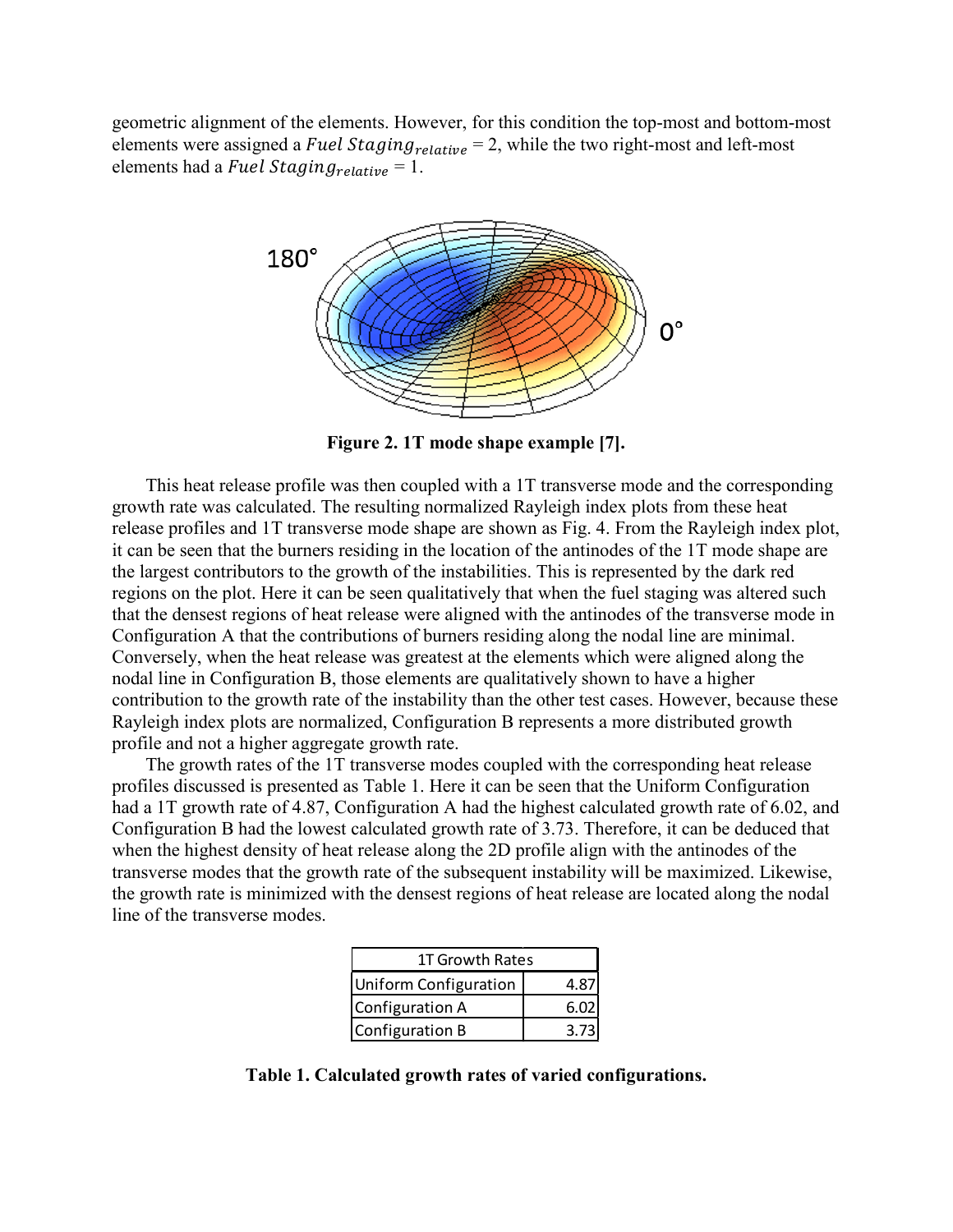

**Figure 3. Heat release profiles for A) uniform burner configuration, B) Configuration A, and C) Configuration B.**



**Figure 4. Normalized Rayleigh indices for A) uniform burner configuration, B) Configuration A, and C) Configuration B.**